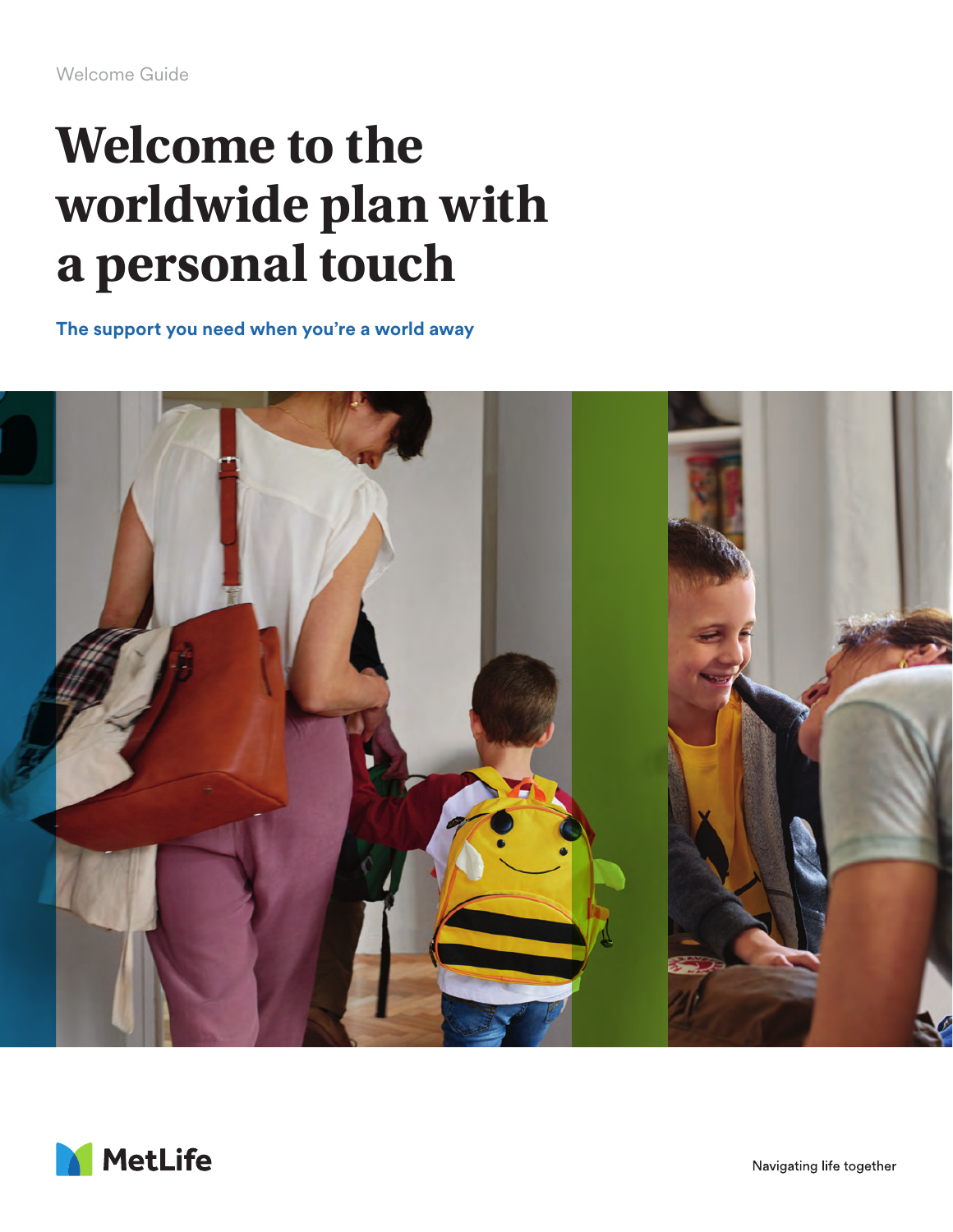

## **Your new plan, built just for you**

Working abroad is exciting and inspiring. But it can also be stressful. Acclimating to a new culture, language and work environment is tough without the right support. For more than 60 years, globally mobile employees and their families have relied on MetLife for our knowledge and expertise while they are on assignment. We understand your unique needs and we've built a personalized and local network to help meet them. As one of the most recognized and trusted brands in the world, we'll give you the confidence to navigate the complex global health landscape.

## **A personal approach**

With MetLife, you have an insurance carrier that works wherever you are. Our Regional Service Centers (RSC)<sup>1</sup> are the local face of our global healthcare network. Each MetLife RSC is staffed by local experts well-versed in the nuances of your region's healthcare system, and they're ready to guide you through it all. By delivering services locally, through in-market resources steeped in the regional culture and healthcare system, we can anticipate your needs to better support you. This structure makes it easier for you to obtain quality medical care, receive expert advice and guidance and get your claims reimbursed more efficiently — regardless of time zone or geography.



#### **How we help you:**

Contact us at any time by using the phone number or email address on your ID card:

- **Phone**
- **Email**
- **Mobile App**
- **Website**

1. Some Regional Service Centers are operated by MetLife affiliates and some by third parties contracted by MetLife.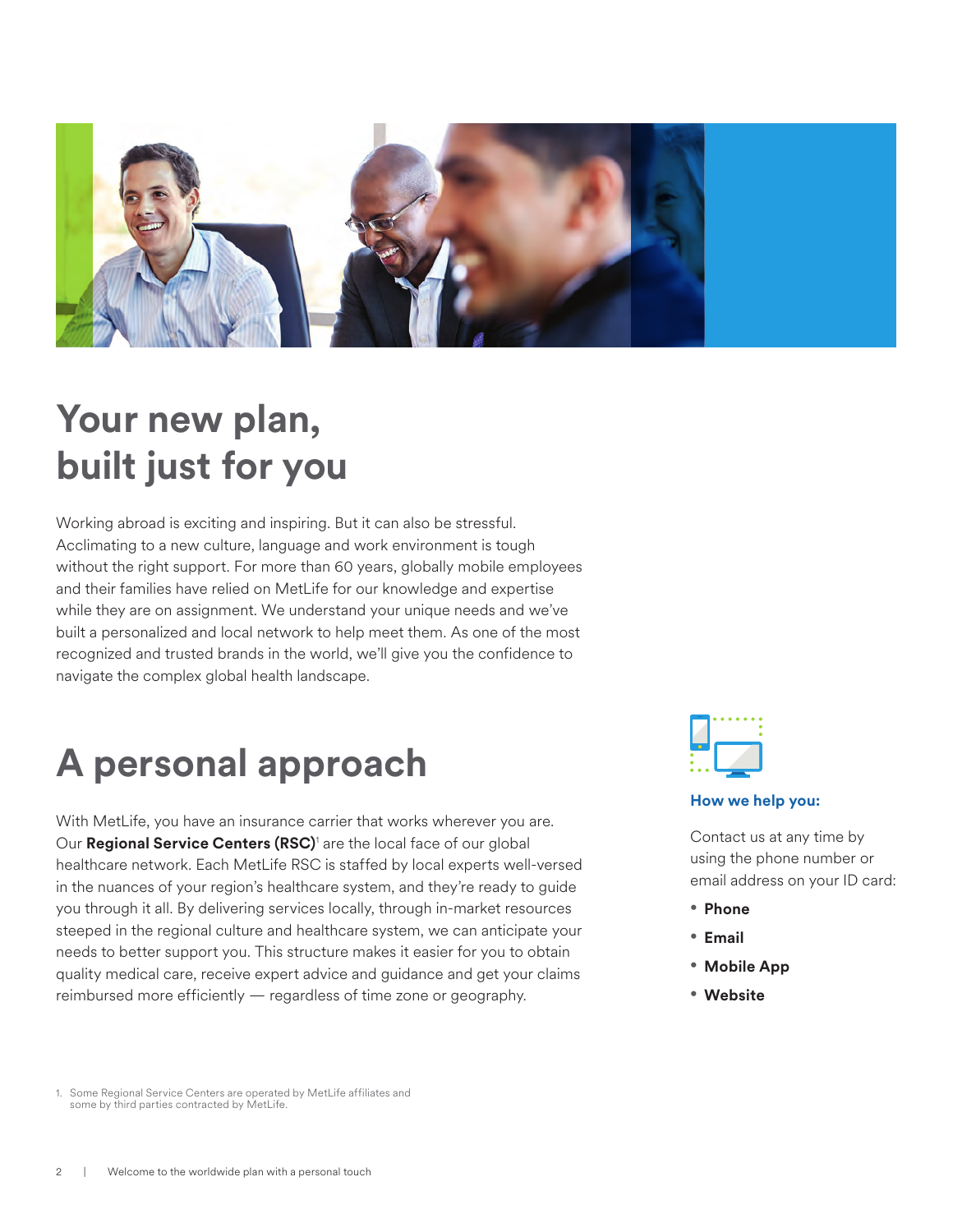## **01**/Getting started

**We've made it easy and convenient for you to access healthcare, wherever and whenever you need it. We'll walk you through the process over the next few pages.**



### **Be sure to register for eBenefits**

The first thing you should do is register for eBenefits our secure, self-service web portal, available 24/7 at MetLifeWorldwide.com. All your policy documents, like this guide, are available on eBenefits for quick, convenient access. You can also find a direct pay provider, download your ID card, access travel, wellness, and education tools and much more.

#### **Registration is easy. Here's how:**

- **1. Go** to MetLifeWorldwide.com, select "Member" from thedropdown box and **click** "Login."
- **2. Click** the "New User Registration" link.
- **3. Enter** your policy number, certificate number/ member number, date of birth, and a valid email address. (Your policy number and certificate/member number are printed on your ID card.) **Click** "Submit."
- **4. Check** your inbox for a validation email and **click** the link in the email. The link is time-sensitive, so please access within 48 hours.
- **5. Re-enter** your policy number, certificate/member number, and date of birth and **click** "Submit."
- **6. Personalize** your user profile and access eBenefits' many tools and resources.

If you cannot complete registration within 48 hours or need additional assistance, please contact us using the contact information on your ID card.



### **Get access to your ID cards**

#### **Now that you've registered for eBenefits, there are three ways you can access your ID card:**

- Through eBenefits at MetLifeWorldwide.com
- Through our mobile app
- Hard copy in the mail

Your ID card is your passport to accessing healthcare around the world. You and your covered dependents will each receive personalized ID cards and will share the same policy and certificate numbers.

#### **Your ID card contains the following information:**

- The logo and contact information for your Regional Service Center
- Policy holder name
- Policy and certificate/member numbers

Please carry your ID card at all times and present it when accessing care to help minimize out-of-pocket expenses.

#### **Insider tip**

There are lots of tools available for you on eBenefits — see page 8 for a list of all the eBenefits tools that are available to you.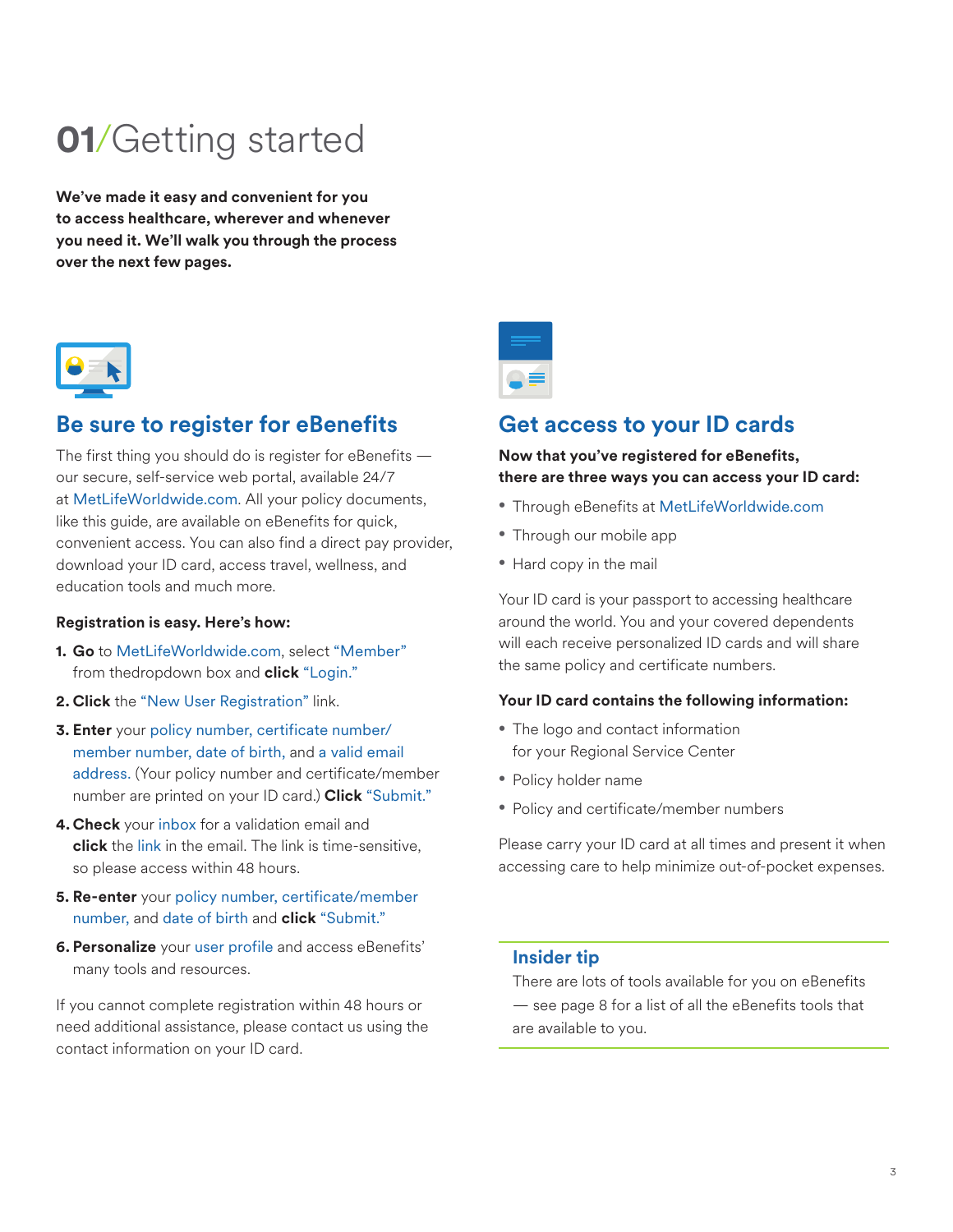

Your ID card is double-sided for your convenience. This means that in most situations, you will only need to carry one ID card regardless of where you are in the world. The gray side of your ID card is for accessing care outside the US, and the white side of your ID card is for accessing care inside the US.

If you are planning to visit the US to receive care and the back of your ID card does not look like this, please contact MetLifeWorldwide@metlife.com so that we can make sure you are set up with access to care in the US.

#### **Insider tip**

If you are re-assigned to a new country that is serviced by a different Regional Service Center, you and your family will be issued new ID cards.



Your Regional Service Center's contact information is listed here. Use this information to get in touch if you have a question or need help.



Send claims incurred in the US to the address listed here.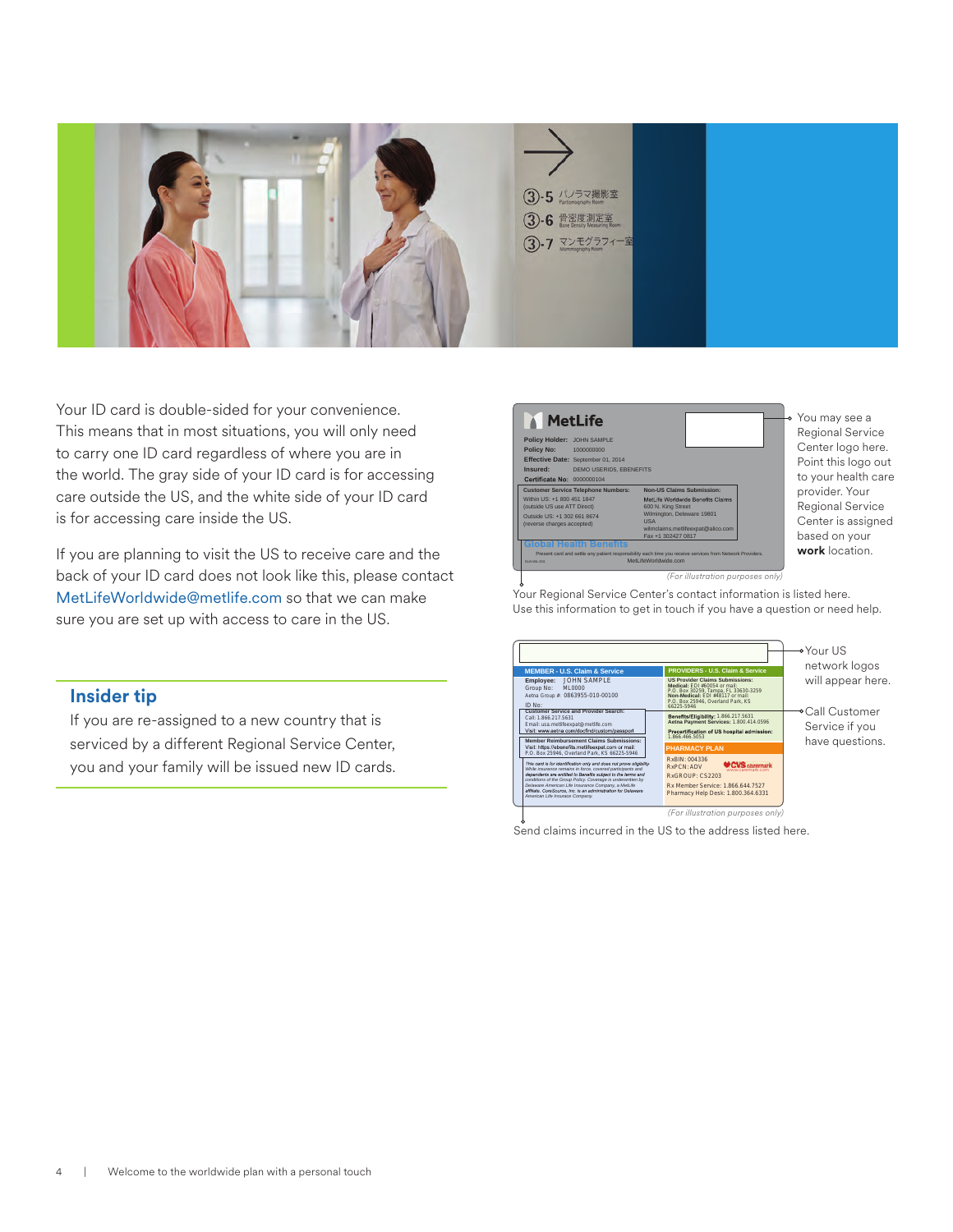## **02**/Access care whenever you need it

**Now that you're all set up, we'll walk you through how to access care when you need it. We want to make sure that you not only have access to great doctors, but that you don't have to pay out-of-pocket.** 



## **Search for a direct pay doctors or hospitals**

MetLife has arrangements with doctors and hospitals all over the world that we call our **direct pay network**. Seeking care at one of these doctors or hospitals ensures you won't have to file a claim later on to be reimbursed a convenience that many members enjoy. We encourage you to use a direct pay provider for the best member experience while on assignment. Our network spans the globe and includes more than 1.1 million direct pay providers — 185,000 of which are outside the US.

#### **Insider tip**

If your preferred provider isn't in our direct pay network, you can nominate them. We'll review their credentials and if they meet our selection standards, we will establish a direct pay arrangement with them if they're interested. Find the Provider Nomination form on eBenefits at **MetLifeWorldwide.com**.

deductibles you may owe based on your plan design.



### **What to take to the doctor**

#### **When visiting your chosen healthcare professional, please bring:**

- Your ID card. When checking in, point out the Regional Service Center logo, if you have one.
- A form of identification. You can use a valid national ID or passport.
- Guarantee of Payment, if applicable.

Healthcare providers anywhere in the world should call the phone number on your ID card to verify your eligibility or benefits. Providers should use the contact information that corresponds to their location: e.g., a provider outside the US should use the contact information listed on the gray side of your ID card; a US provider should use the contact information listed on the white side.

#### **When you show your ID card to a direct pay provider, here's what should happen:**

- Front desk personnel should call MetLife to verify your eligibility.
- Your provider will bill MetLife for your visit instead of you.<sup>2</sup>
- You'll be billed at the negotiated rates established by MetLife.

When checking in, be sure to point out the local network 2. Please note, you will still be responsible for any copays or **Example 2. Please note, you will still be responsible for any copays or**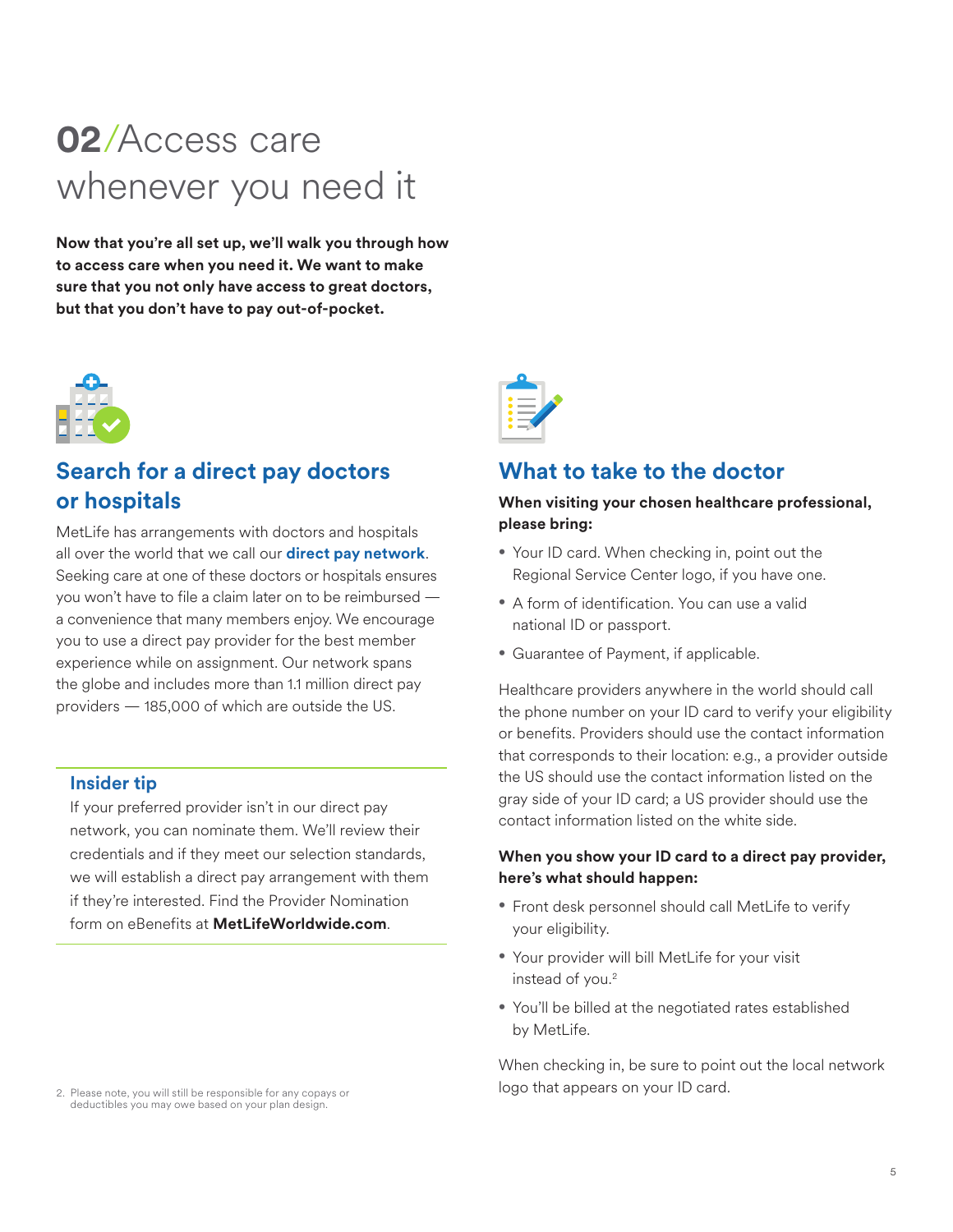

#### **Two easy ways to find a direct pay provider**

- **1. Search the Online Directory** on eBenefits at MetLifeWorldwide.com. Once logged in, **click** the "Find Providers" tab.
- **2. Contact us** using the contact information on your ID card for a provider recommendation.

#### **Insider tip**

While choosing a direct pay provider may make for a more convenient experience for you, you are free to seek care from any licensed doctor or hospital worldwide.



#### **To find providers outside of the US:**

- **Select** your country from the Country dropdown box and then **select** your city from the City dropdown box.
- **Click** "Search" and your results will appear. Direct pay providers are noted with the wording "Provider may settle bills directly." To see only direct pay providers, **check** the "Provider may settle bills directly" checkbox under Payment options.



#### **To find providers within the US:**

- **Click** the "Or, Find US Providers" link.
- **Click** the "Continue to US Providers" button. This will take you to the appropriate website where you can search your US network for in-network providers.

| Radius Search >      |                         |                | Or, Find US Providers > |
|----------------------|-------------------------|----------------|-------------------------|
|                      |                         |                | Or, International EAP > |
| Country*             |                         | City*          |                         |
| <b>Please Select</b> | $\overline{\mathbf{v}}$ | All Cities     | ٠                       |
| <b>Provider Name</b> |                         | Provider Type* |                         |
|                      |                         | Select All     |                         |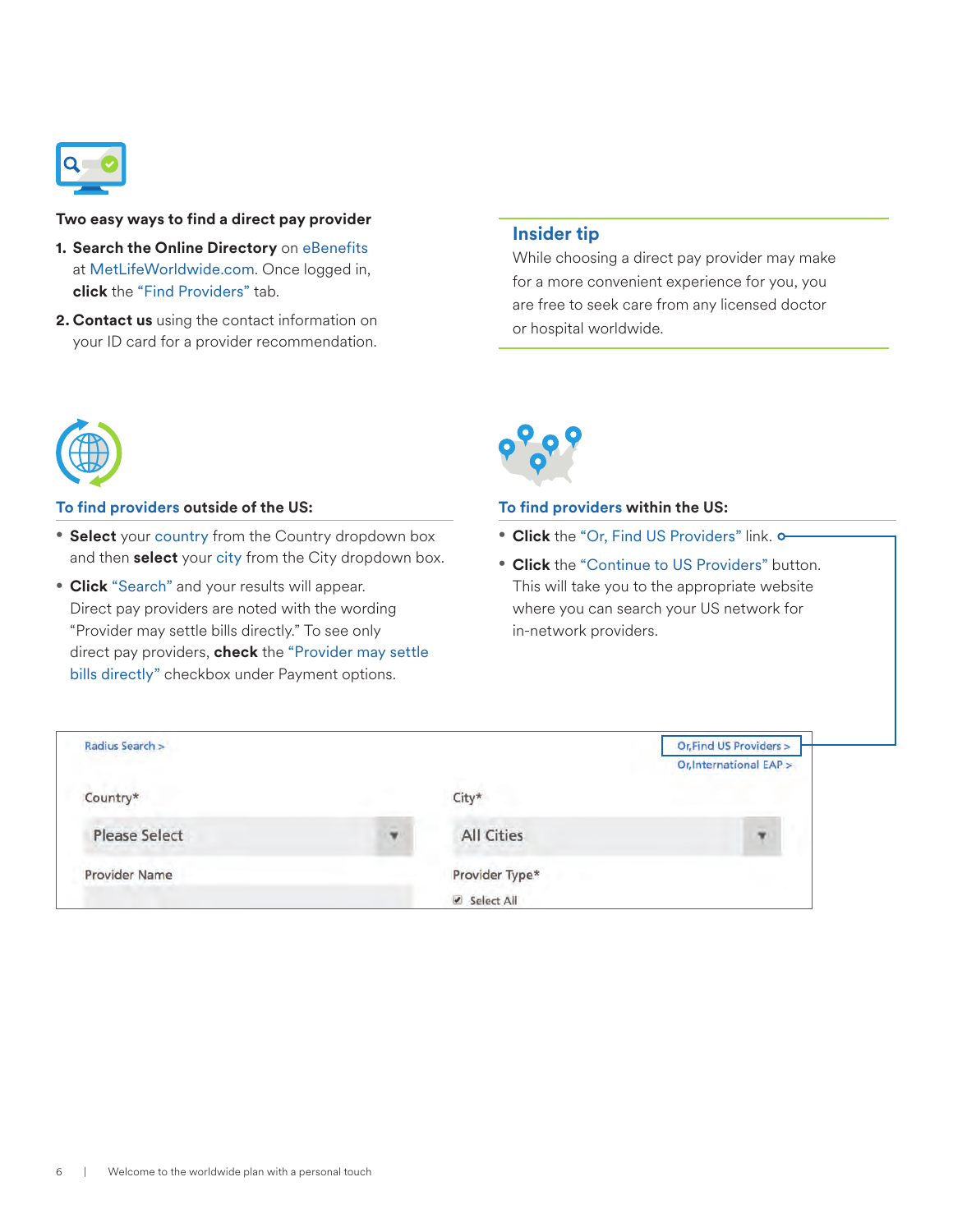



## **Request a Guarantee of Payment (GOP) if your provider is not a direct pay**

If your provider of choice is not direct pay, that's not a problem. We can issue you a Guarantee of Payment (GOP), which is a letter to your healthcare professional that confirms your eligibility as a covered MetLife member. If your provider accepts the GOP, they will bill MetLife directly instead of billing you — helping minimize your out-of-pocket costs so you will only need to pay your applicable coinsurance or deductible.

#### **Contact us using the contact information on your ID card in advance of your appointment to set up a GOP. You'll need the following Information:**

- Your policy and certificate numbers
- The patient's name
- The expected medical service
- The facility
- Contact phone number for the facility

You will receive a copy of the GOP and so will your provider. Bring it with you when you go for your visit.



### **When to submit a claim**

If you pay out-of-pocket, file a claim for reimbursement. You will be reimbursed for all covered expenses other than your patient responsibilities, like your deductible or coinsurance.

#### **We accept claims in four convenient ways:**

- Online via website or mobile app, the simplest way to submit
- Email
- Fax
	- Courier mail

If you submit your claim online, it will automatically be routed to your Regional Service Center. If you fill out a Claim form, submit it to your Regional Service Center using the contact information on your ID card. If you incur the claim within the US, send the claim to your US Regional Service Center, using the address on the US side of your ID card.

Claims that are submitted with all of the necessary information are typically processed in 10 business days or less. Once your claim is processed, your Regional Service Center will issue a reimbursement. Check with your Regional Service Center to see what reimbursement options are available.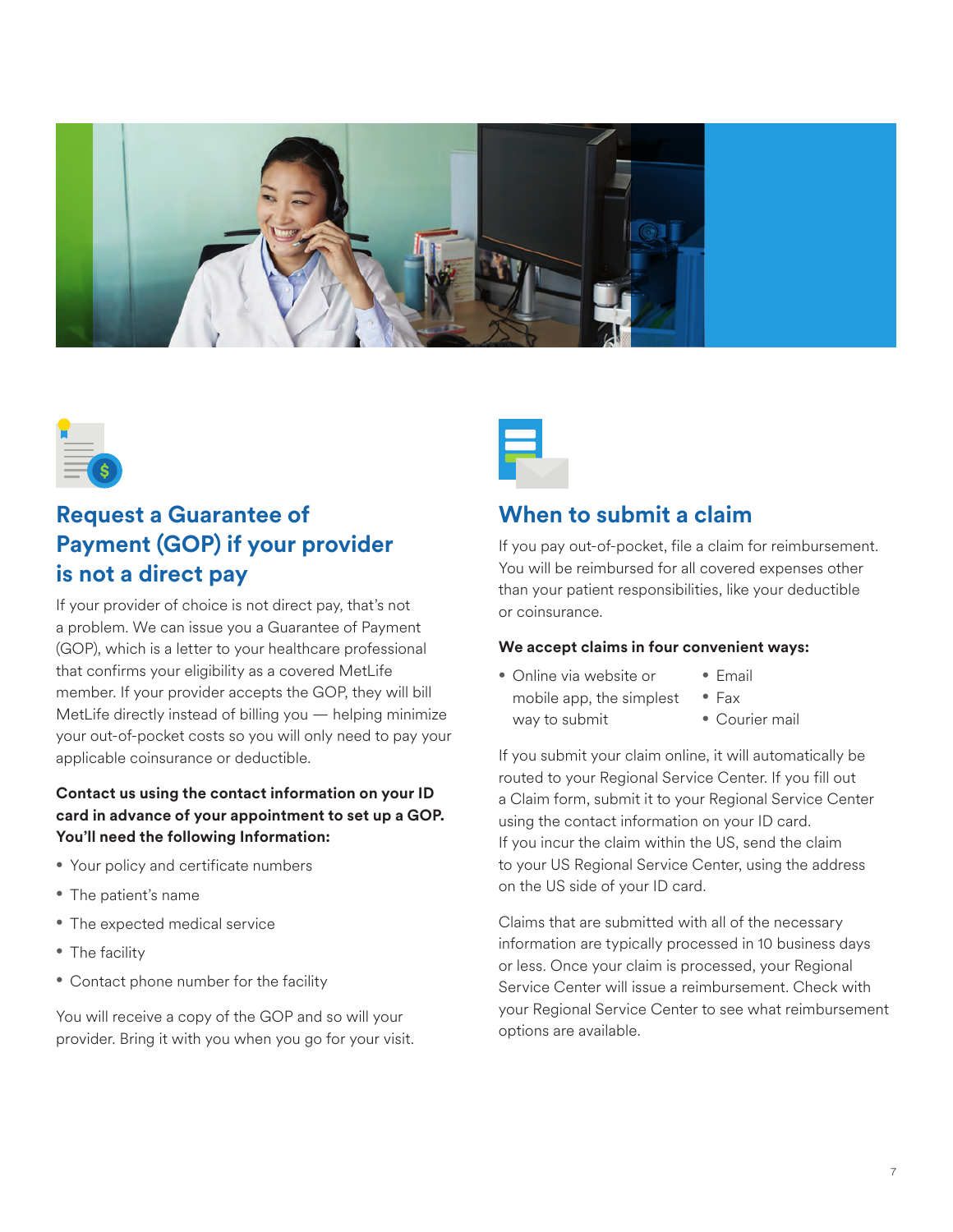## **Claim submission hints**

- The best way to avoid submitting a claim is to use a direct pay provider who will bill MetLife instead of you for the cost of your services.
- If you have to pay out-of-pocket, use MetLife's online claim submission for the quickest response.
- Include your itemized bills and payment receipts. An itemized bill should clearly identify individual dates of service. For each date of service, ensure a description of the service and the cost per service are available.
- You have a limited time to submit claims check your medical certificate, found on eBenefits, for details. Claims submitted after this deadline may be denied.

#### **If you fill out a Claim Form rather than submitting online:**

- Fill it out completely and be specific about your diagnosis or reason for treatment.
- Remember to include your Policy Number (found on your ID card).
- Clearly state how you would like to be reimbursed.
- Submit the form as directed on your ID card.
- Sign and date the form.
- Keep a copy of your forms and your original receipts for your records. Please do not send us your original receipts.

#### **Insider tip**

You do not have to select a doctor as your primary care physician, and you do not need a referral to see a specialist.

## **03**/Other tools and resources for navigating your healthcare

**You and your family have access to our resources at any time, thanks to our website, mobile application, and 24/7 Customer Service. We've created these tools and resources to help guide and support you as you adjust to your new life abroad or go through health changes.**



## **Learn more about the tools available on eBenefits**

#### **Once logged in, you can:**

- **Search** for full-service hospitals, medical centers, clinics and doctors virtually anywhere in the world
- **Submit** a claim online and view your claim history
- **Print** a copy of your ID card or your dependents' ID cards and request hard copies of your ID cards
- **Download** a Certificate of Coverage
- **Review** travel information, such as warnings, country guides, passport and visa requirements
- **Access** wellness tools such as health-risk assessments and personal health trackers
- **Set** language preferences to read in English, Spanish, French, Arabic, Chinese, Korean or Hindi
- **Download** forms and policy information
- **View** coverage details for you and your dependents
- **Update** your mailing address or employment status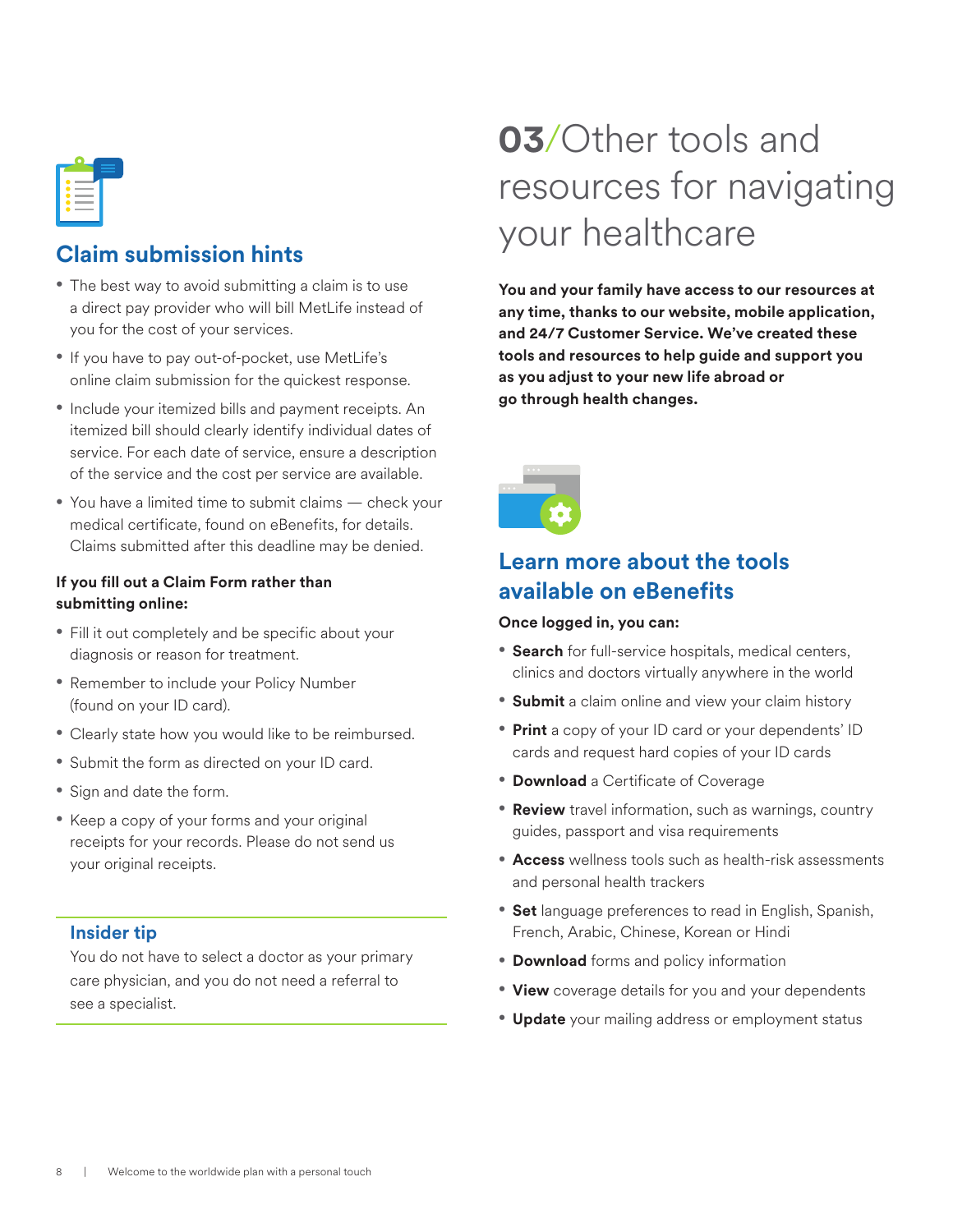### **Learn more about additional services that may be included in your plan**

Some benefits plans include emergency medical services<sup>3</sup>, telemedicine<sup>4</sup>, International Employee Assistance Program<sup>5</sup> (IEAP) and remote second medical opinion6 services. Your **schedule of benefits** will inform you if these services are included in your plan.



Emergency medical evacuation provides protection if you find yourself in an emergency situation where local care is not sufficient to safely address your critical care needs. Our Regional Service Centers are trained to coordinate all facets of an emergency evacuation to ensure you are quickly and safely getting the care you need. If you are ever in an evacuation situation, our evacuation partner, **AXA Assistance**, will work with your Regional Service Center to support you and provide enhanced care.



With our **telemedicine** network, you and your covered family members have 24/7 virtual access to U.S. licensed medical providers. You can call, text or arrange video chats to receive medical advice, treatment options, prescription refill support, and more.



Living far from home can be difficult. Our **IEAP** service offers you and your dependents telephonic and face-toface access to a worldwide network of more than 80,000 counselors, coaches, and specialized professionals many of whom have been expats themselves — in 170 countries. To access EAP information, click the "IEAP" tab on eBenefits at **MetLifeWorldwide.com**.



Our remote **second medical opinion** service offers remote peace of mind if you or your dependents are diagnosed with complex medical problems or issues. World-renowned specialists will review your medical records to confirm your diagnosis and offer treatment plans. Contact us using the information on your ID card for more information on this service if you'd like to utilize it.

#### **Insider tip**

To add dependents or report another type of life event, contact your company's HR department. You cannot make these changes on eBenefits.

- 5. IEAP provided through vendor not affiliated with MetLife.
- 6. Second Opinion services provided through vendor not affiliated with MetLife.

<sup>3.</sup> Emergency medical and travel assistance services are provided through vendor not affiliated with MetLife.

<sup>4.</sup> Telemedicine services are provided through vendor not affiliated with MetLife.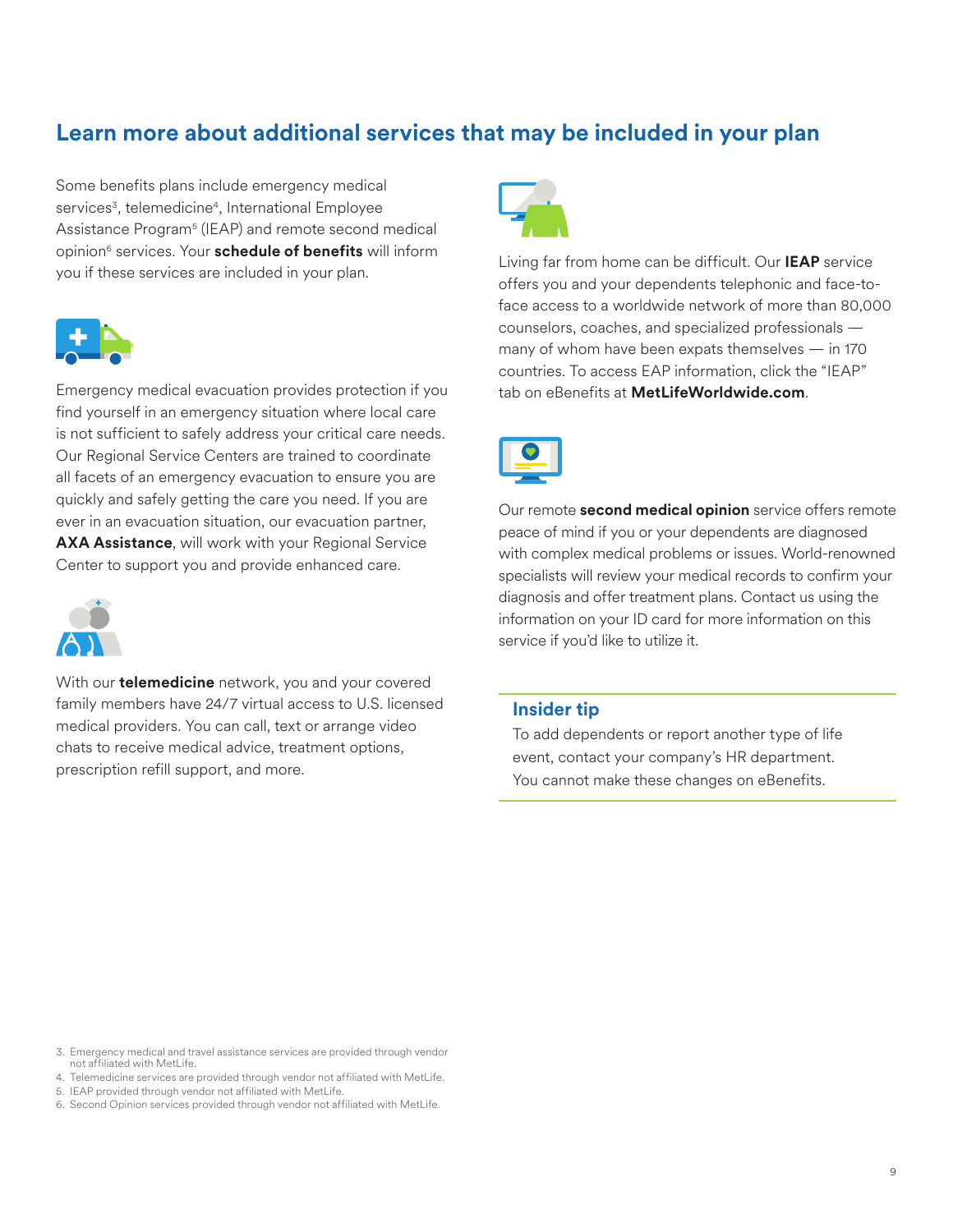

### **Key travel tips to remember**

**Now that you're all set up and understand how to access care, here are the top things you need to remember about your new plan:**

- Register for eBenefits at MetLifeWorldwide.com to access the most important tools and resources. Watch our pre-departure webinar on eBenefits for tips on preparing for your assignment.
- Contact us using the phone number or email address on your ID card with any questions about how to use your plan, find a doctor, documentation requirements, or help during an emergency.
- Remember to bring your ID card and a form of identification when you go to the doctor.
- Know your benefits by reviewing your Schedule of Benefits, available on eBenefits. Contact us if you have questions.
- Find a direct pay provider on eBenefits to avoid paying out-of-pocket when you go to the doctor. If your desired provider isn't direct pay, request a GOP from us.
- Check with your doctor before traveling regarding your maintenance medications. You may be able to receive up to a 12-month supply if prescribed by your US physician.

Go to MetLifeWorldwide.com for access to tools and resources.



You can also download MetLife's mobile application for access to tools and resources on the go. **Download the app** for your **iPhone** or **Android**  device from the app store.

#### **Insider tip**

If you have an emergency, seek care immediately and then contact us at your earliest convenience.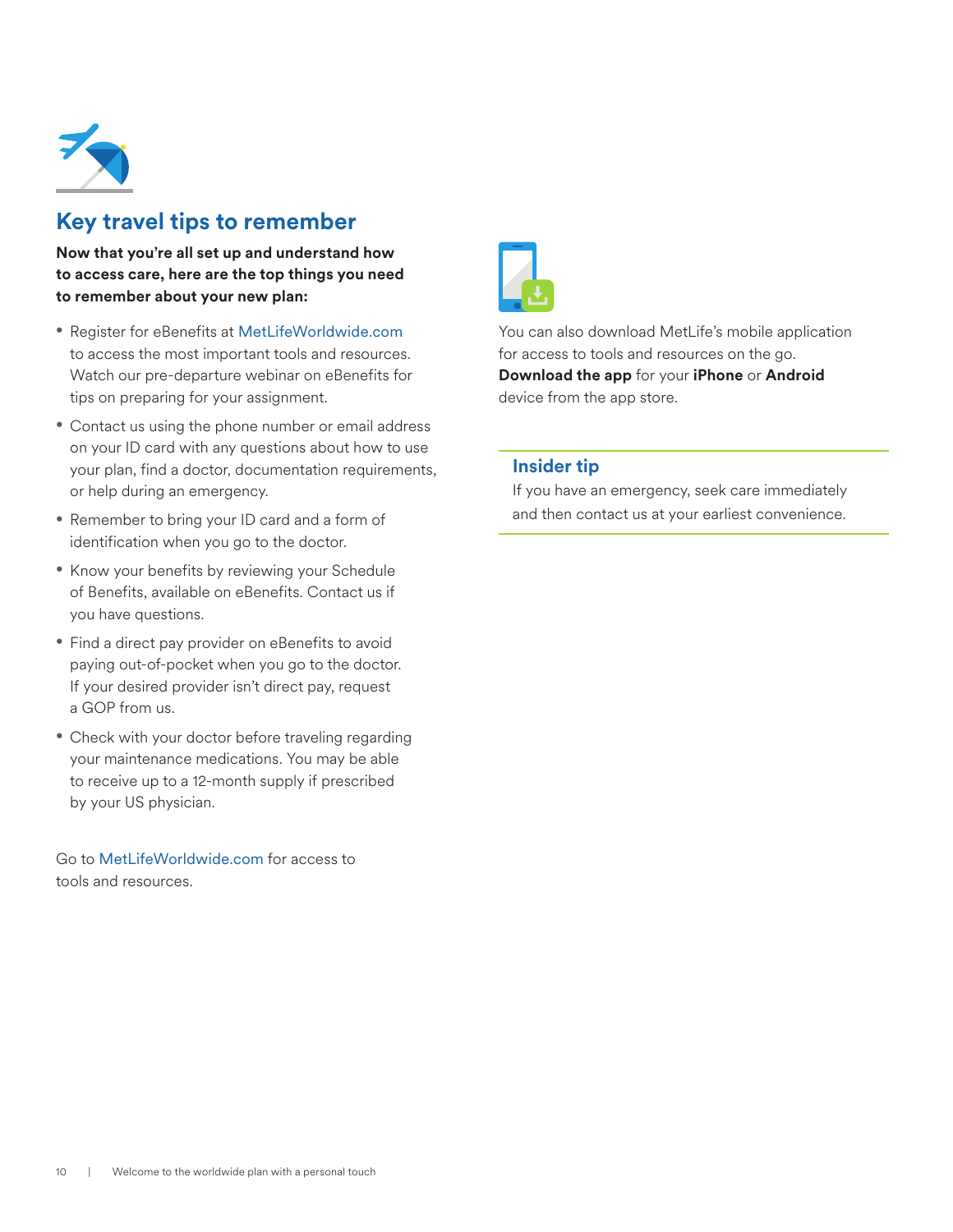## **04**/Commonly used terminology



**Terms you need to know to help you understand what's going on with your plan.**

**Coinsurance** — the amount of eligible expenses you are responsible for paying after any applicable deductibles are met. For example, a 90% plan means the insurer pays 90% of the covered expenses and you pay the remaining 10% after any applicable deductibles are satisfied. These are identified in your Schedule of Benefits.

**Co-payment** — flat amount you must pay at the time of service (such as \$10 per office visit), after any applicable deductible is met. These are identified in your Schedule of Benefits.

**Deductible** — a flat amount you must pay before the insurer will make any benefit payments. These are identified in your Schedule of Benefits.

**Individual deductible** — the amount of eligible expenses each member must pay for before the plan pays any benefit.

**Family deductible** — the aggregate amount of eligible expenses a family must pay before the plan begins paying benefits for all covered family members.

**Direct pay** — when your provider agrees to bill your insurer instead of you. This eliminates the need for you to file a claim for reimbursement. You are still responsible for paying any applicable deductible and/or coinsurance at the time of service.

**Guarantee of Payment (GOP)** — a request sent by the insurer to your doctor confirming your benefits and eligibility — and guaranteeing that MetLife will pay for your services.

**Life event** — a change in your circumstances or situation that would affect your benefits, such as getting married or having a baby.

**In-network (in US only)** — doctors, hospitals, physicians and other healthcare providers in the US who are contracted with the insurer and typically include discount arrangements. Utilizing in-network healthcare will reduce the amount of money you may pay up-front.

**Out-of-network (in US only)** — hospitals, doctors, physicians and other healthcare providers in the US that are not contracted with MetLife and do not offer discount arrangements. These healthcare providers may require that you pay up-front at the point of service.

**Out-of-pocket maximum** — the maximum amount MetLife will require you to pay out-of-pocket towards the cost of your care before the plan pays 100%.

- Individual out-of-pocket maximum the amount of eligible expenses each member must pay at the coinsurance rate before benefits are paid at 100%.
- Family out-of-pocket maximum the aggregate amount of eligible expenses a family must pay at the coinsurance rate before benefits for all covered family members are paid at 100%.

**Regional Service Center (RSC)** — the center that provides local customer service, access to a local network, and processes claims based on your work location. These partners and their networks may have a logo that appears on your ID card.